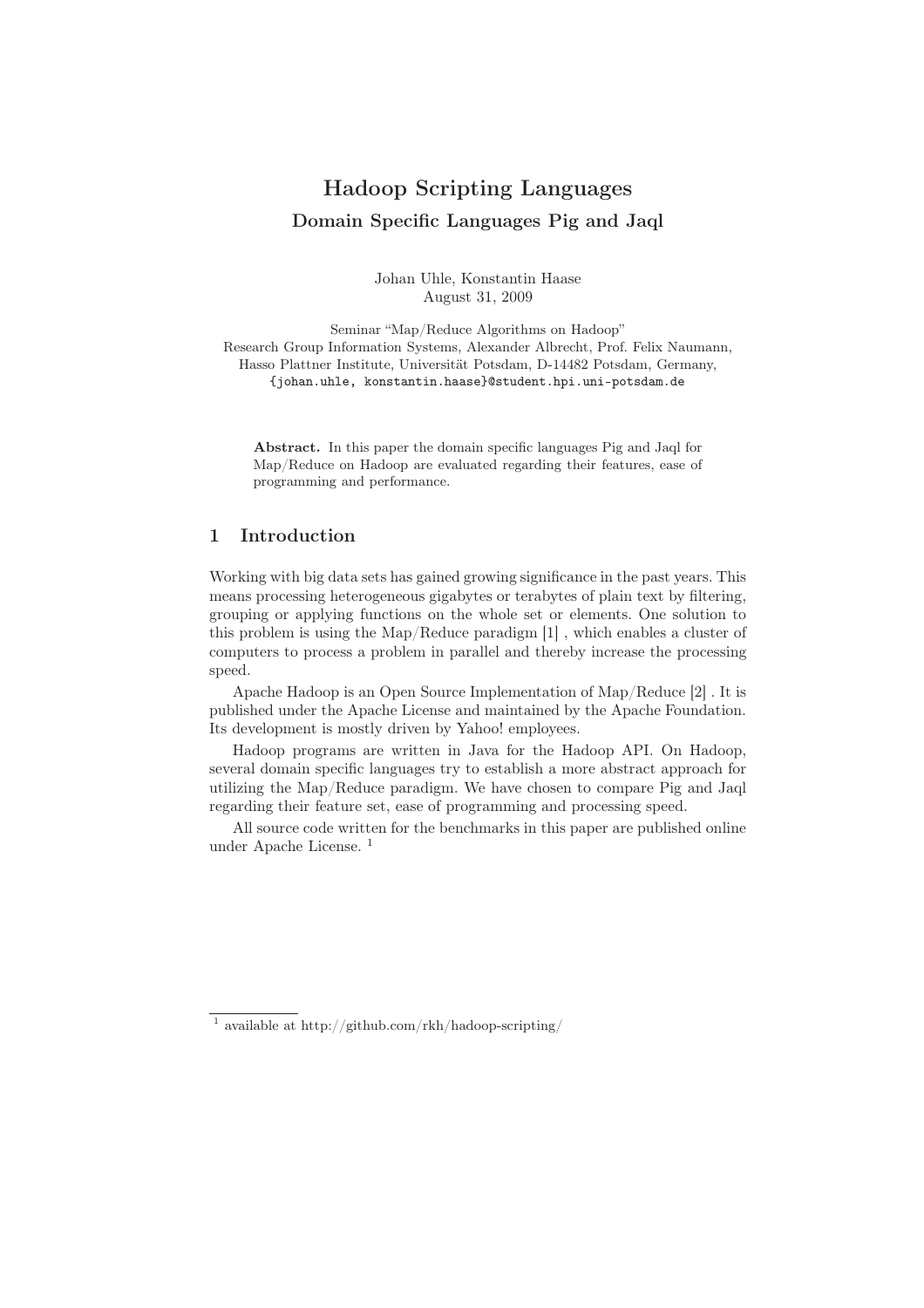#### 2 Jaql

Jaql [3] is a high-level scripting language for the JavaScript Object Notation (JSON). It is able to run on Hadoop and break most requests down to Map/Reduce tasks. Jaql heavily borrowes from SQL, XQuery, LISP, Pig Latin, JavaScript and Unix Pipes. [4]

Developed mainly inside IBM and with a quiet mailinglist Jaql currently faces a serious lack of documentation and community. The documentation found online is outdated and incomplete in most cases. In addition, Jaql was undergoing major changes in the time of writing this paper.

Even though available, there is no need to write in a strict Map/Reduce pattern. At the point of execution (i.e. the end of a query statement) Jaql transforms the parsed statement into another, equivalent but optimised statement. This step is comparable to a query optimiser in modern database management systems. The optimised query can in turn be transformed back to Jaql code, which is useful for debugging.

Jaql can be extended with user-defined functions, written either in Java or in Jaql itself. However, it is not possible to use Jaql as a general-purpose programming language, as it is not Turing-complete: It lacks both recursion and a universal loop function.

The current Jaql implementation features three modes to run in: In standalone mode Hadoop is not used at all and the jobs are not split in Map/Reduce tasks. When using Jaql with Hadoop a so-called mini-cluster can be used, which is managed by Jaql and runs all tasks on one computer in the same process (with one thread per Map/Reduce task). The last option is running Jaql on a traditional, external Hadoop cluster.

#### 3 Programming with Jaql

Listing 1.1. A sample Jaql query

```
\text{\$source} = \text{\$http://server/api.php?format=json\&query=foo";}2 read ( http ( $ s o u r c e ) )
\overline{\mathcal{B}} \rightarrow transform each \mathcal{S} ["name"]
           write(hdfs("output.dat"));
```
One of the main features of Jaql is the ability to read from and write to different storage types, currently the local file system, the Hadoop Distributed File System, HBase and HTTP. Since Jaql is based on JSON, reading from HTTP allows easy integration of web services like Wikipedia or Flickr, that offer a JSON API.

A typical Jaql request can be seen in listing 1.1. Jaql ships with an interactive shell (read-eval-print loop).

2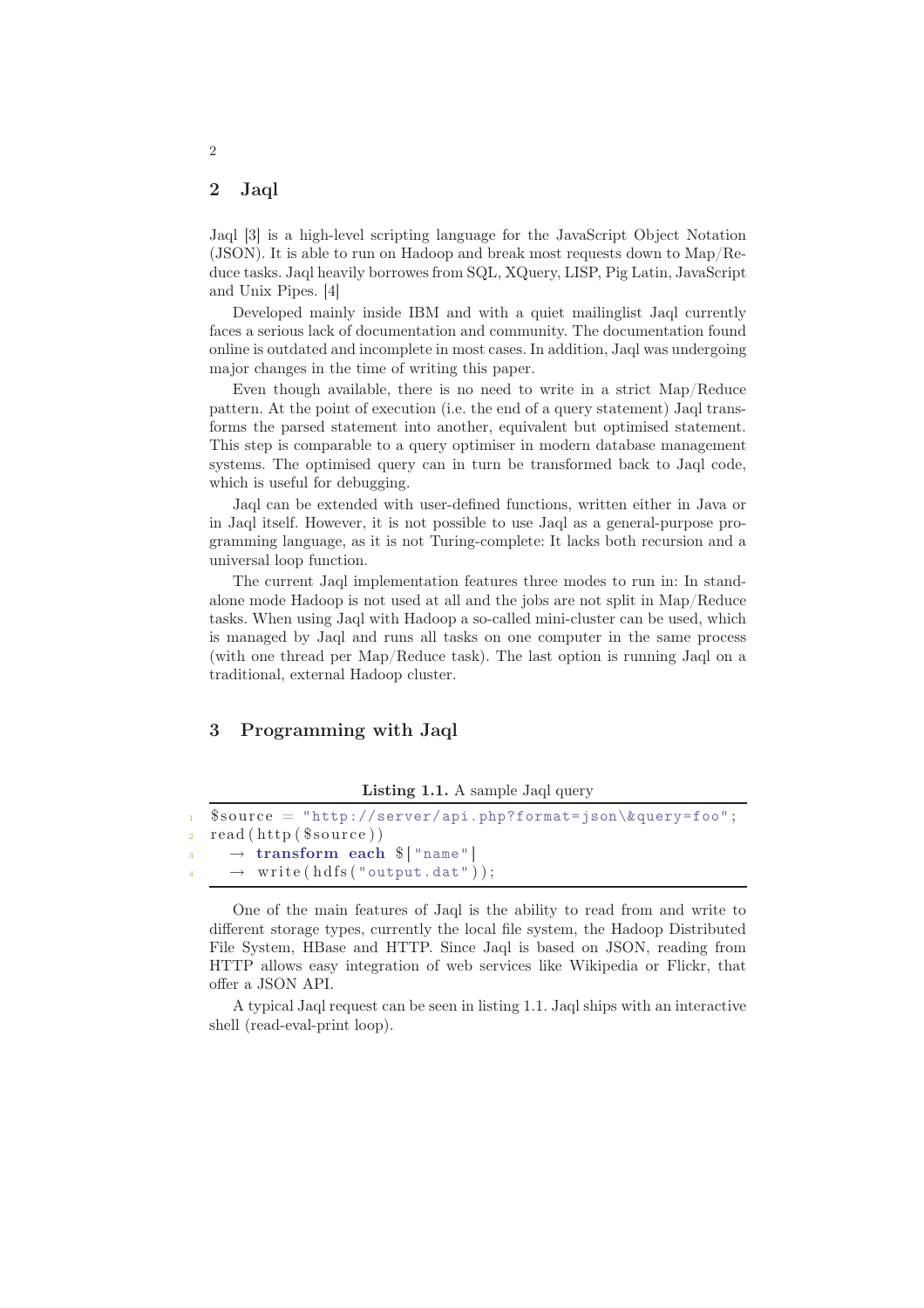Jaql features two ways of passing parameters to a function. You can write the parameters in brackets after the function name, as known from most other programming languages, i.e. foo("bar"). However, Jaql also features a new pipe syntax, more consistent with the way built in Jaql statements are written. The value you "pipe into" a function will be past as the first argument, therefore foo("bar", "baz") is equivalent to "bar" $\rightarrow$  foo("baz").

All values, either arguments or return values, are JSON objects or Jaql functions. Every function in Jaql returns a value. Jaql offers advanced functionality for querying, transforming and aggregating those values. An example can be seen in listing 1.2. Note that operations like expand or group by will loop through all element of the given array and potentially split this operation on multiple Map/Reduce tasks. Within a loop \$ is referring to the current element.

Listing 1.2. Wordcount in Jaql

| read(Ssrc)                                                  |
|-------------------------------------------------------------|
| $\rightarrow$ expand splitArr(\$, " $\Box$ ")               |
| $\rightarrow$ group by $w = (\$)$ into $[\$w, count(\$)]$ ; |

A statement is terminated by a semicolon and will at that point be optimized, as mentioned earlier. However, instead of executing the statement, Jaql is able to return the optimized Jaql code by calling explain on the statement.

### 4 Pig

Pig [5] is a high-level scripting language for data transformation. It is a Hadoop Subproject and in the Apache Incubator since 2007. Just as Hadoop it is mainly developed by Yahoo!, where in early 2009 30 % of all Map/Reduce jobs have been implemented using Pig. [6] It has an active community and a growing ecosystem.  $\overline{2}$ 

The development of Pig took three key aspects into account: [5]

The ease of programming enables the user to create powerful scripts that are easy to write, read and maintain even when working with very large data sets.

Another goal was optimization. When writing a Pig script, it is not necessary for the programmer to think within the Map/Reduce paradigm since Pig handles the transformation of the script to the particular Map/Reduce jobs. This also offers opportunities for automatic optimizations made by the Pig compiler. A good explanation about how Pig parses and compiles a Pig script can be found in the paper "Pig Latin: A Not-So-Foreign Language for Data Processing" Chapter 4. [7]

Pig features extensibility achieved by user-defined functions (UDF [8]) which are programmed in Java using the Pig interfaces and are called within Pig Latin. Thus Pig has the same feature set as Java Hadoop.

<sup>2</sup> http://hadoop.apache.org/pig/mailing\_lists.html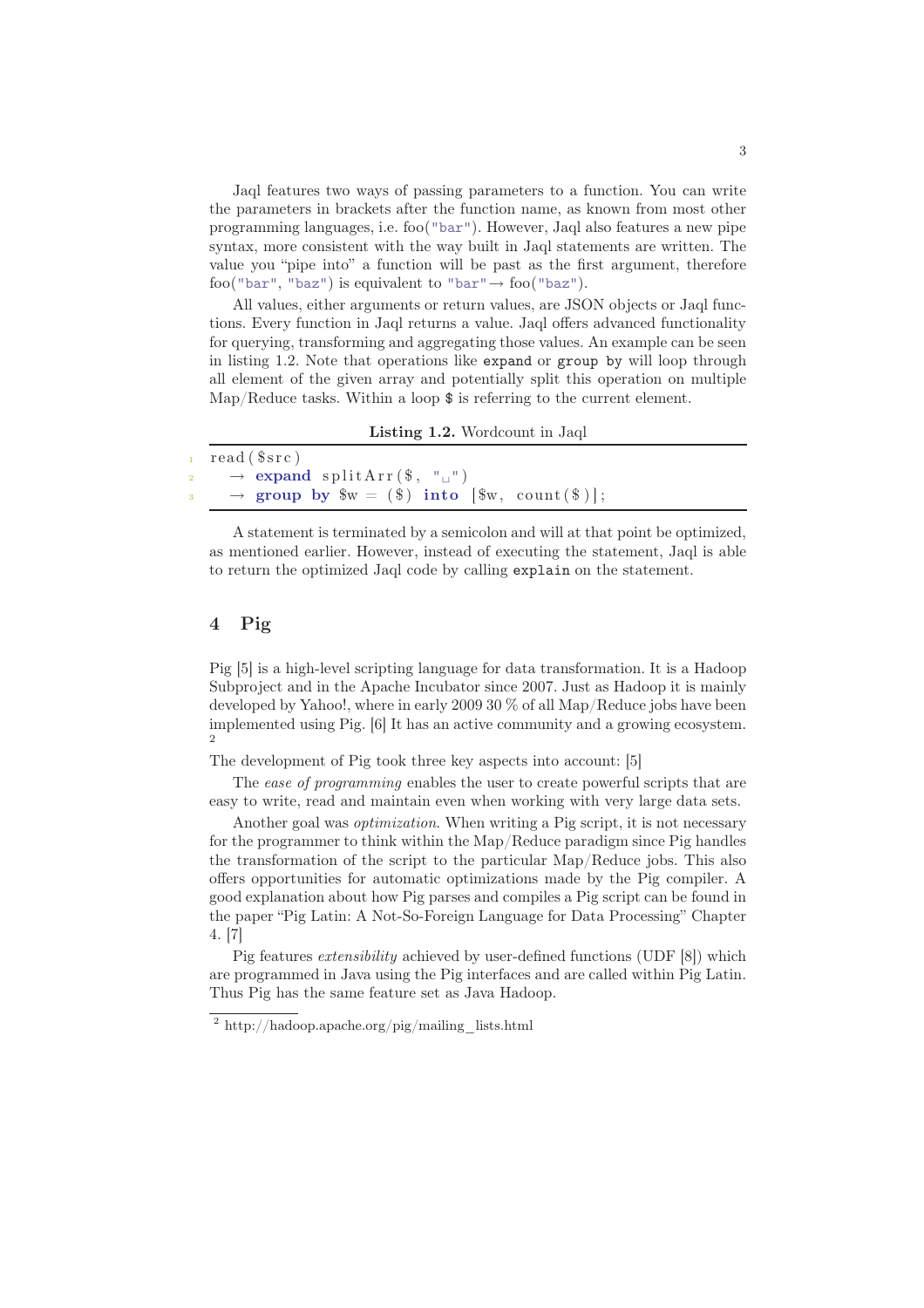Pig uses the scripting language Pig Latin [9]. The syntax looks similar to SQL (which may be integrated into Pig additionally [10]), albeit Pig Latin is a data transformation language and therefore is similar to the database query optimiser in modern database management systems.

Pig Latin scripts often do not consist of more than 10 lines of code, whereas user-defined functions in Java tend to be more complex and may need more than 100 lines of code.

### 5 Programming With Pig

Pig offers an interactive shell called Grunt and a command line tool for running external scripts. Both ways work in local mode (Pig standalone) and on a Hadoop cluster.

| <b>Listing 1.3.</b> A typical Pig line of code |  |  |  |  |  |  |
|------------------------------------------------|--|--|--|--|--|--|
|------------------------------------------------|--|--|--|--|--|--|

 $\mathrm{ordered} = \mathrm{ORDER} \ \mathrm{words}$ ;

The code in listing 1.3 shows the typical structure of a pig statement. It is the data transformation of one set ("words") with an operation ("ORDER") into a new set ("ordered"). The input data sets are always on the right side of the assignment. The resulting output data set is always on the left side.

Most often Pig Latin Scripts naturally follow the structure of listing 1.4.

| Listing 1.4. Pig Latin Script Structure |  |  |                                                                                              |  |  |  |  |  |  |  |
|-----------------------------------------|--|--|----------------------------------------------------------------------------------------------|--|--|--|--|--|--|--|
|                                         |  |  | 1 Load Data $\rightarrow$ Manipulate Data $\rightarrow$ Group Data $\rightarrow$ Output Data |  |  |  |  |  |  |  |

A Pig Latin script always begins with a LOAD statement. The loaded data is manipulated via FILTER, FOREACH GENERATE or DISTINCT statements or with the help of user-defined functions (UDF). Afterwards the data is often grouped. Then the cycle either starts all over again e.g. with additional data being joined or otherwise the resulting data set is written to the output with a STORE statement. Of course this structure may be altered depending on the problem.

Every line is terminated by a semicolon. The pig compiler starts building a logical and physical execution plan once a STORE or debug command is evaluated.

Every data set has a schema determining the structure of its data. These schemas may be defined explicitly by the user in Pig Latin or in an UDF or determined implicitly by Pig. A certain attribute in a data set is accessed either via the corresponding name in the schema or via its position. As already stated Pig has the same possibilities as native Java Hadoop due to the use of UDFs. These functions may implement custom load or store functionality or manipulate data per element or over a whole data set. It is also possible to use UDFs for filtering by deciding if certain data shall be in the resulting data set. The development of UDFs is well documented [8] but requires noteworthy more effort than just writing Pig Latin. Especially defining own schemas can be a hard-to-debug task. The development of UDFs offers common means of Java debugging.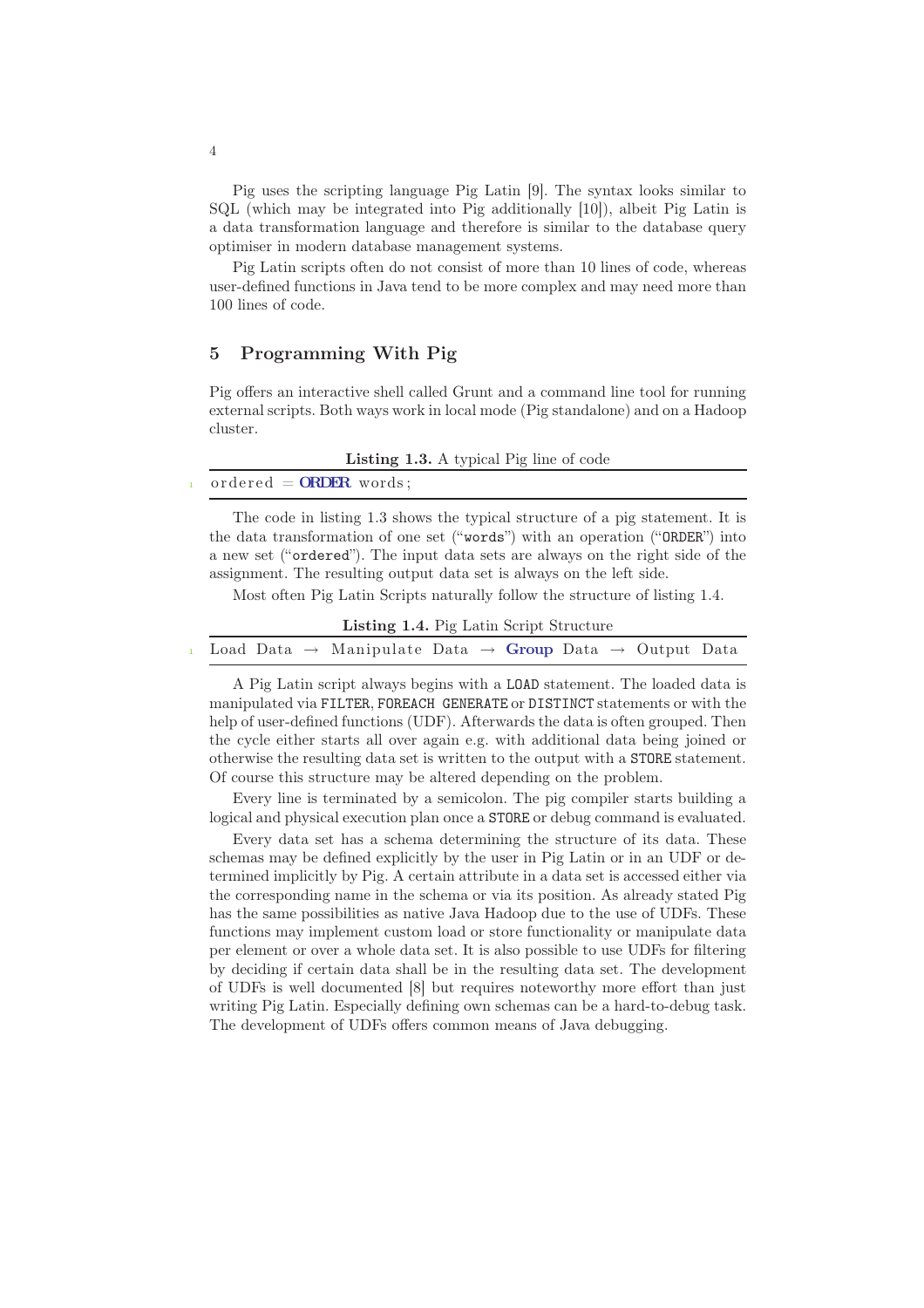Pig Latin scripts are best to be debugged with the ILLUSTRATE, DESCRIBE and DUMP statements, which give access to the schema and the data. Unfortunately schemas are only to be viewed one level deep and therefore deeper nested data structures are to be debugged more difficult.

### 6 Cluster Setup

All benchmarks were measured on the same cluster consisting of ten nodes. Unfortunately our nodes did vary in hardware widely, especially in CPU and memory. Two of the nodes were two upto four times faster than the others. This caused some variation in performance tests when running with a small number of map or reduce tasks, since the workload of the faster nodes varied depending on how many tasks they have got assigned. In our opinion a homogenous cluster would be more suited for benchmarking. We used Hadoop version 0.18.3 since neither Pig nor Jaql are compatible with the current version of Hadoop (0.20). We ran the latest version of Pig 0.3.0 and a development snapshot of the upcoming Jaql 0.4<sup>3</sup> . During the Markov Chain benchmarks we also tried Jaql 0.3 and both release candidates for Jaql 0.4.

#### 7 Scenario: Wordcount

In the following wordcount scenario the words in a document are counted by number of occurrence. This scenario fits the purpose of comparing the different approaches very well, because counting words is a classic Map/Reduce task. Furthermore programming a wordcount script is fairly easy and reduces the risk of us using a bad implementation for the benchmark.

<sup>3</sup> available at http://github.com/rkh/jaql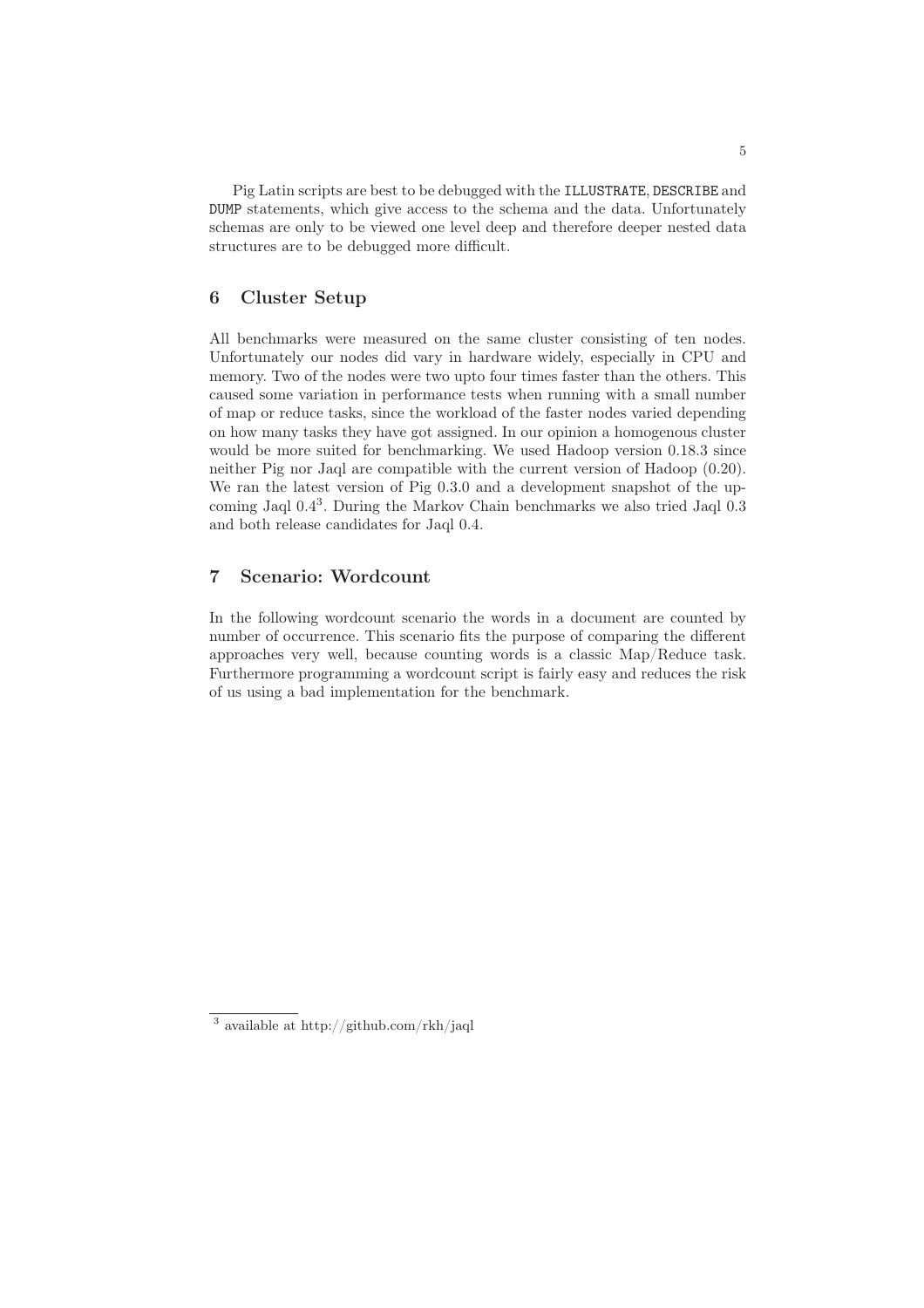### 8 Benchmark: Wordcount

We have been running our Hadoop Java, Pig and Jaql scripts against a series of Wikipedia articles with sizes between 10 Mb and 5000 Mb and 4 runs for each size.



Fig. 1. Wordcount performance benchmark results

It can be observed that Java performes better by an order of magnitude, compared to Pig and Jaql, which do not differ much from each other. Apparently all do scale well, since execution time is growing slower than input size for all three implementations.

## 9 Scenario: Markov Chain

A Markov Chain is a logical construct for generating random texts, which appear to have a more or less sane content.<sup>4</sup>. Texts are generated using a function that returns a random word following the given phrase in a predefined input text. One way to implement fast access to the input text is by creating an index of

6

<sup>4</sup> Indeed, there is a lot more one can do with Markov Chains. [11]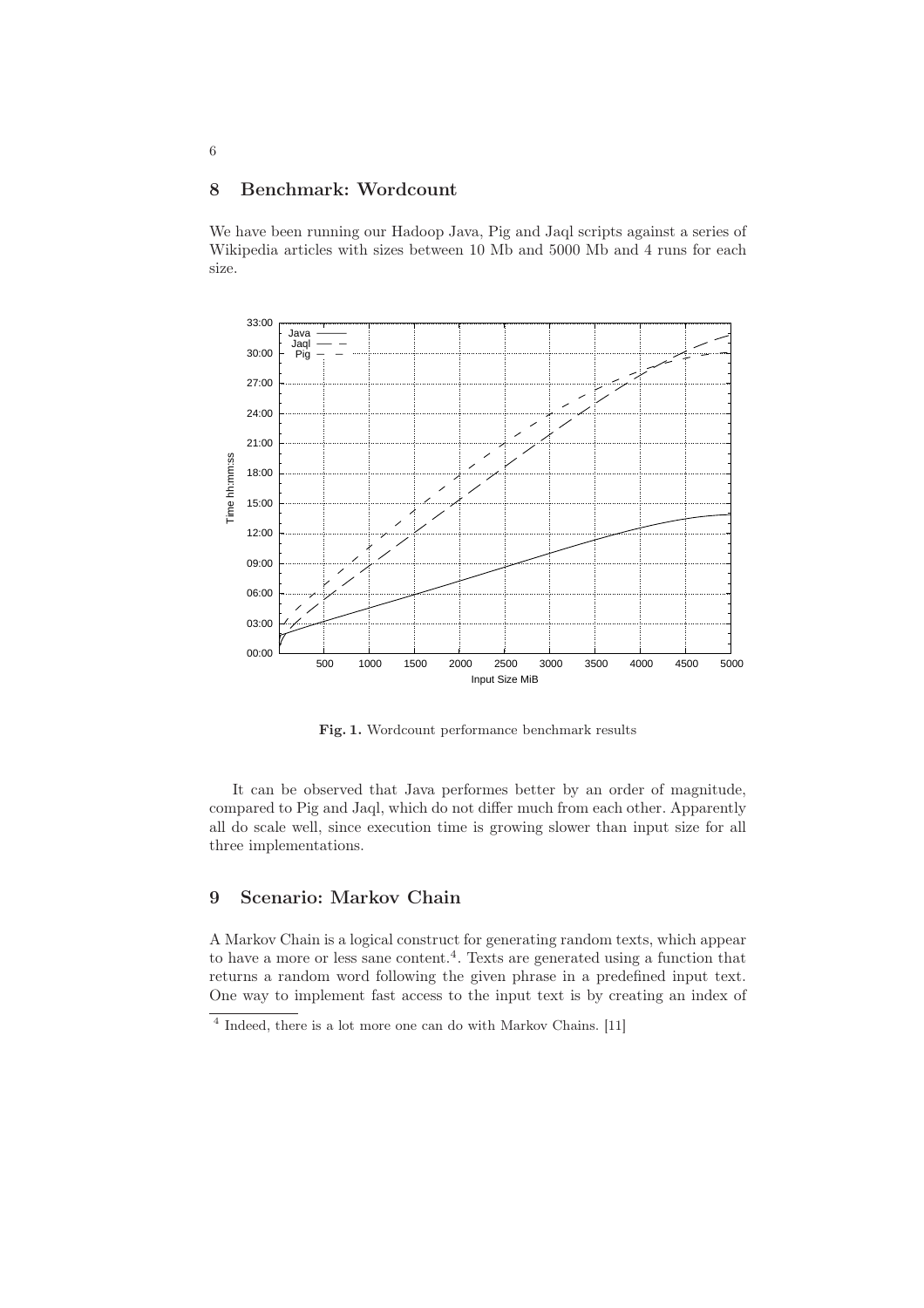all phrases and their successors in the input text. In our Map/Reduce example we use articles from Wikipedia, which we split into tuples and return those as a SQL statement to be stored inside a database.

#### 10 Programming Markov Chain with Jaql

Our final Jaql script for generating a Markov Chain index can be seen in listing 1.6. In line 42 the script will call the self function \$markov, defined in line 19–25, on an array of strings. Each string represents a line from the input file. All lines will be replaced with the results of  $\frac{1}{2}$  markovLine in line 21, which are tuples with four words each. Then identical tuples will be aggregated into an SQL expression, containing the tuple itself and number of appearances.

During development we have created multiple version of this script. Unfortunatly, we were not able to run any version on our Hadoop cluster with more than one map task<sup>5</sup>, therefore we did only run benchmarks for Pig and Java.

#### 11 Programming Markov Chain with Pig

#### Listing 1.5. Markov Chain in Pig Latin

wikipedia = LOAD 'wikipedia' USING PigStorage('\t') AS (row:chararray);

 $tuples = FOREACH$  wikipedia GENERATE FLATTEN(splitsuc.SPLITSUC(\*));

 $\text{grouped} = \text{GROUP}$  tuples by (word1, word2, word3, word4) PARALLEL 16;

grouped  $counted = FOREACH$  grouped GENERATE group, COUNT(tuples);

STORE grouped counted INTO 'wikipedia.sql' USING splitsuc.STORESQL();

For the implementation two UDFs had to be programmed.

- The first one is SPLITSUC(), which is called within a FOREACH loop, processing each row of the input. It is splitting the rows into 4-word tuples with a tuple containing every word with its three predecessors.
- The other one is STORESQL(), that is transforming the 4-tuples into SQL Multi-INSERT statements ready to be imported into a database. The number of output files is determined by the number of reduce jobs.

These UDFs each are about 80 lines of code and consumed most of the development time needed for implementing the algorithm. Writing the Pig Latin code was a fairly easy task, since the necessary steps were straight-forward:

- 1. Split into 4-tuples
- 2. Group by 4-tuples
- 3. Count the occurrences of each 4-tuple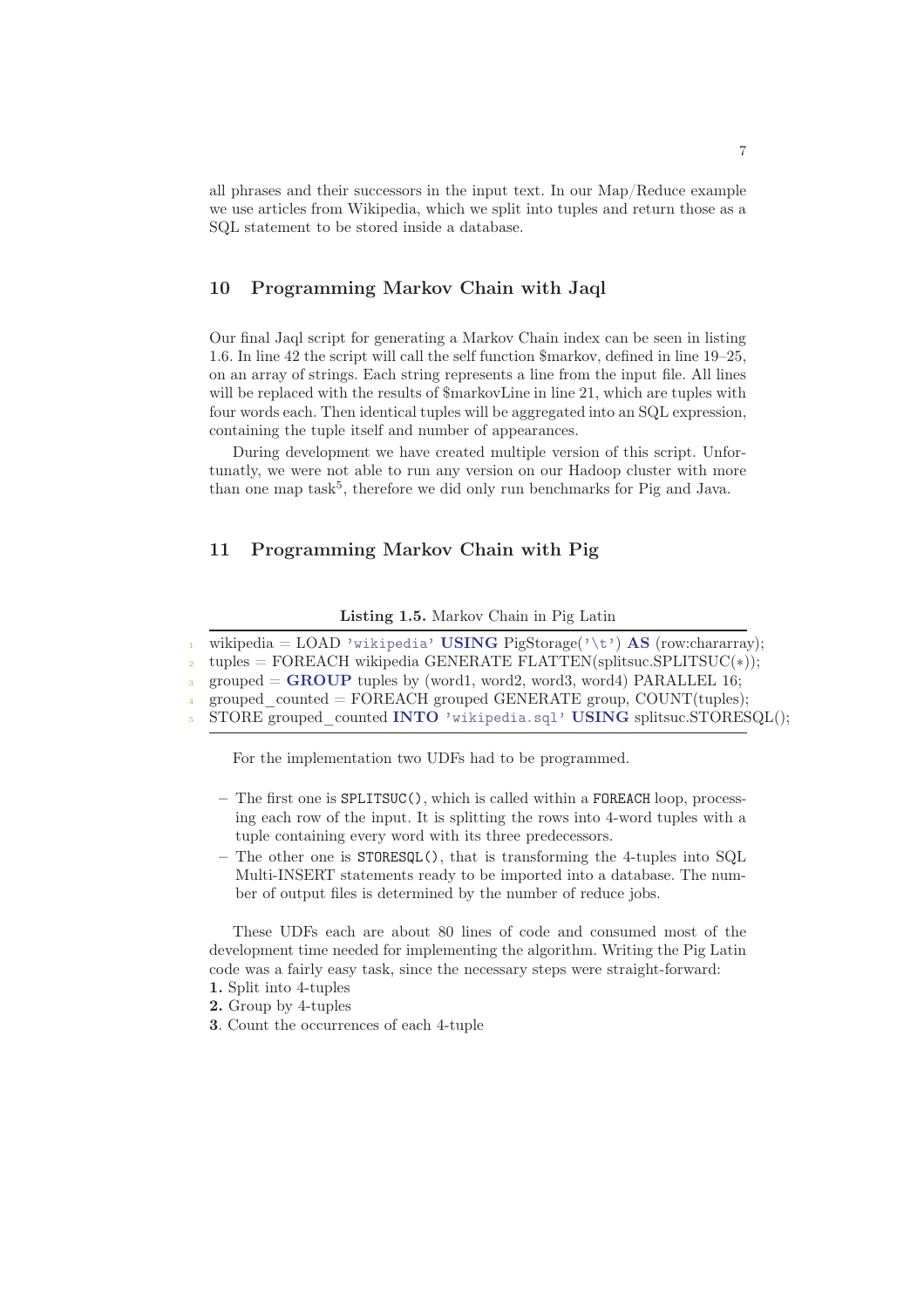

Fig. 2. Markov Chain benchmark results

#### 12 Benchmark: Markov Chain

We have been running a Hadoop Java and a Pig implementation on the cluster against a series of Wikipedia articles with a size of 10 Mb to 2000 Mb. To minimise benchmark errors we have done 4 runs for each size.

It is clearly visible, that Pig is slower than the native Java implementation. We were not able to run our Jaql implementation due to the problems mentioned before.

#### 13 Conclusion

Pig and Jaql both succeed in the task of abstracting from the Map/Reduce pattern towards the actual data processing tasks.

Pig Latin is limited in expressiveness and a fallback to UDFs is often needed, whereas Jaql provides a richer feature set being extendable with pure Jaql.

The time consuming part of developing in Pig is writing UDFs. If a library of commonly used UDFs is present (i.e. Pig's Open Source UDF Repository Piggy-Bank [12] or company specific in-house librarys) a Pig Latin script is composed in

 $^5$  read: with no more than 64 MB of input data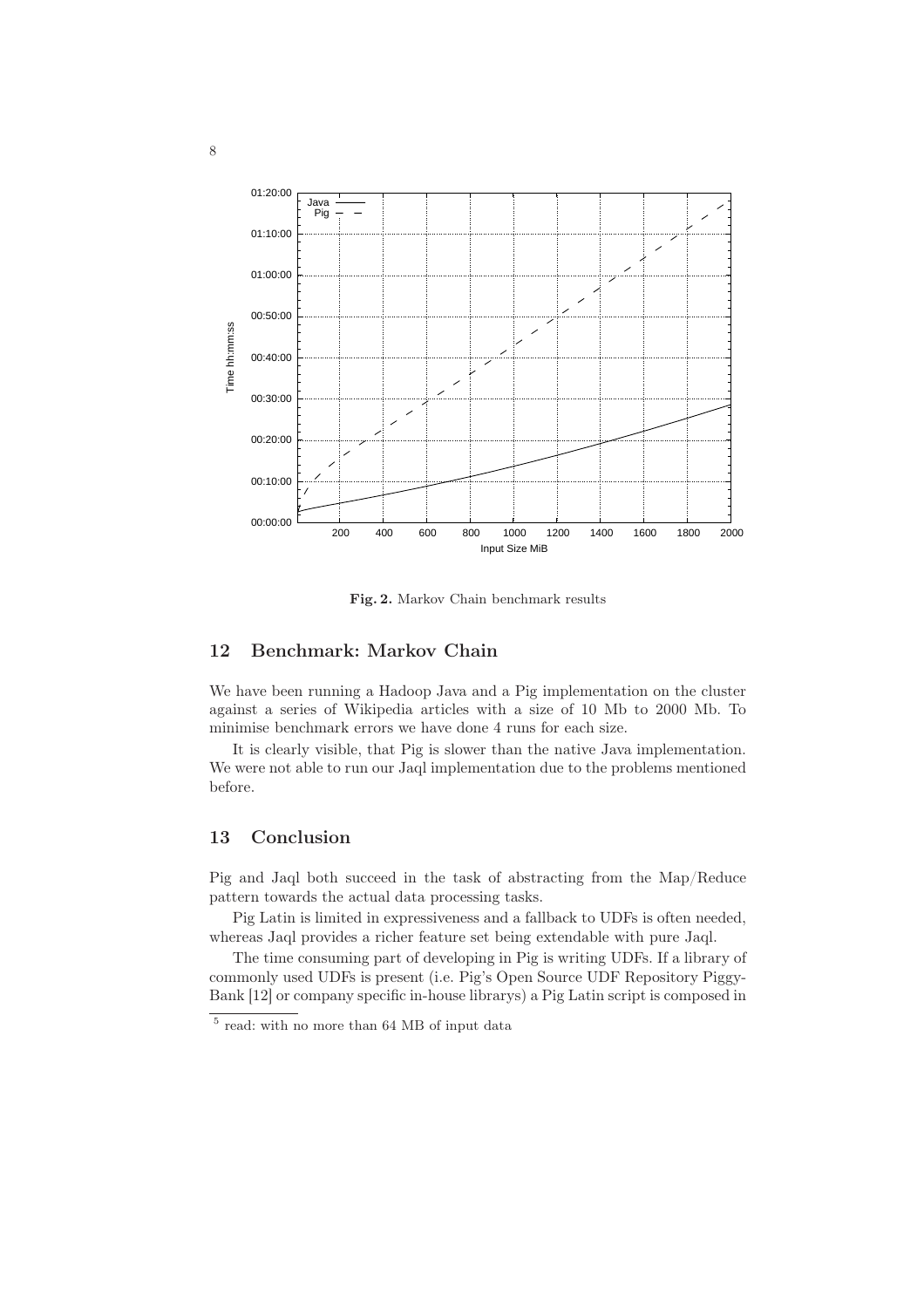very short time. For a lot of common tasks, native Pig Latin statements already are powerful enough and UDFs aren't needed.

Furthermore we would prefer Pig for "easy" querying tasks, since basic functionality is quickly accessible and well documented. But we think, that prototyping of more complex problems is faster done in Jaql than in Pig.

Since Pig and Jaql are still in development improvements may be seen, especially in performance, where both aim on competing with native Java.

While Pig seems to be production-ready Jaql currently appears to be more of a research project.

In conclusion, Pig and Jaql both ease programming for Hadoop by allowing rapid development, compared to Hadoop's Java interface, but they are both in an early stage of development and cannot yet fully compete with pure Java Hadoop performance.

#### References

- 1. Sanjay Ghemawat, Jeffrey Dean: MapReduce: Simplified Data Processing on Large Clusters. http://labs.google.com/papers/mapreduce.html (2004)
- 2. Apache Software Foundation: Apache Hadoop. http://hadoop.apache.org/ (2009)
- 3. IBM Corp.: Jaql. http://jaql.org (2009)
- 4. K.Beyer, V. Ercegovac: Jaql: A JSON Query Language. http://code.google.com/p/jaql/wiki/JaqlOverview (2009)
- 5. Apache Software Foundation: Pig. http://hadoop.apache.org/pig (2009)
- 6. The Register: Yahoo breeds Pig that talks elephant. http://www.theregister.co.uk/2009/05/06/yahoo\_and\_pig/ (2009)
- 7. Olston, C., B. Reed, U. Srivastava, R.K., Tomkins, A.: Pig latin: A not-so-foreign language for data processing. In: SIGMOD '08: Proceedings of the ACM SIGMOD International Conference on Management of Data, Vancouver, Canada (jun 2008)
- 8. Apache.org Wiki: User-Defined Function Manual. http://wiki.apache.org/pig/UDFManual (2009)
- 9. Apache Software Foundation: Pig Latin Manual. http://hadoop.apache.org/pig/docs/r0.2.0/piglatin.html (2009)
- 10. Apache Software Foundation: SQL interface for Pig. https://issues.apache.org/jira/browse/PIG-824 (2009)
- 11. Wikipedia: Markov Chain. http://en.wikipedia.org/wiki/Markov\_Chain (2009)
- 12. Apache Software Foundation: Piggy Bank User Defined Pig Functions. http://wiki.apache.org/pig/PiggyBank (2009)
- 13. White, T., Romano, R.: Hadoop: The Definitive Guide. O'Reilly Media (2009)